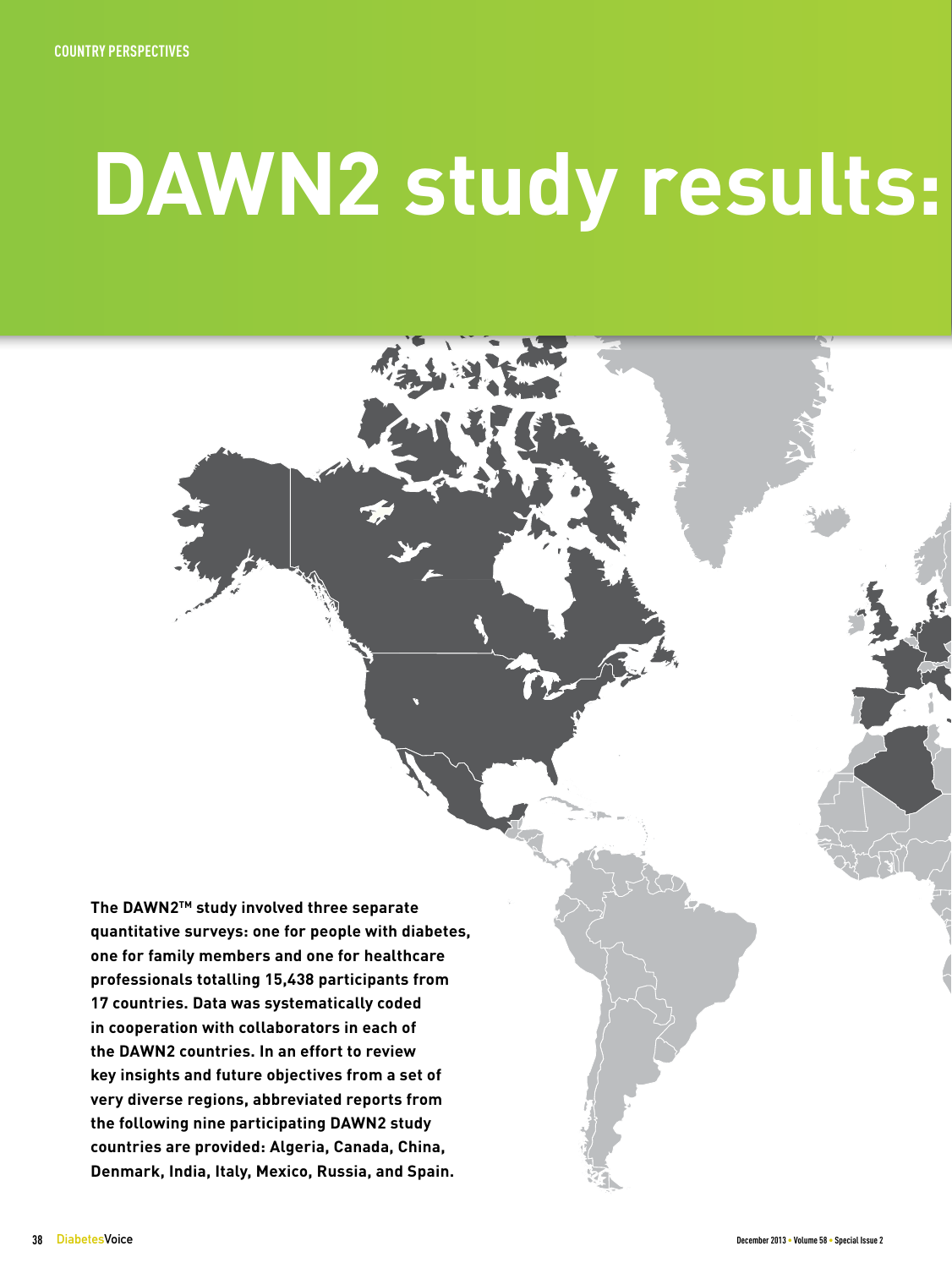## a sample of country reports

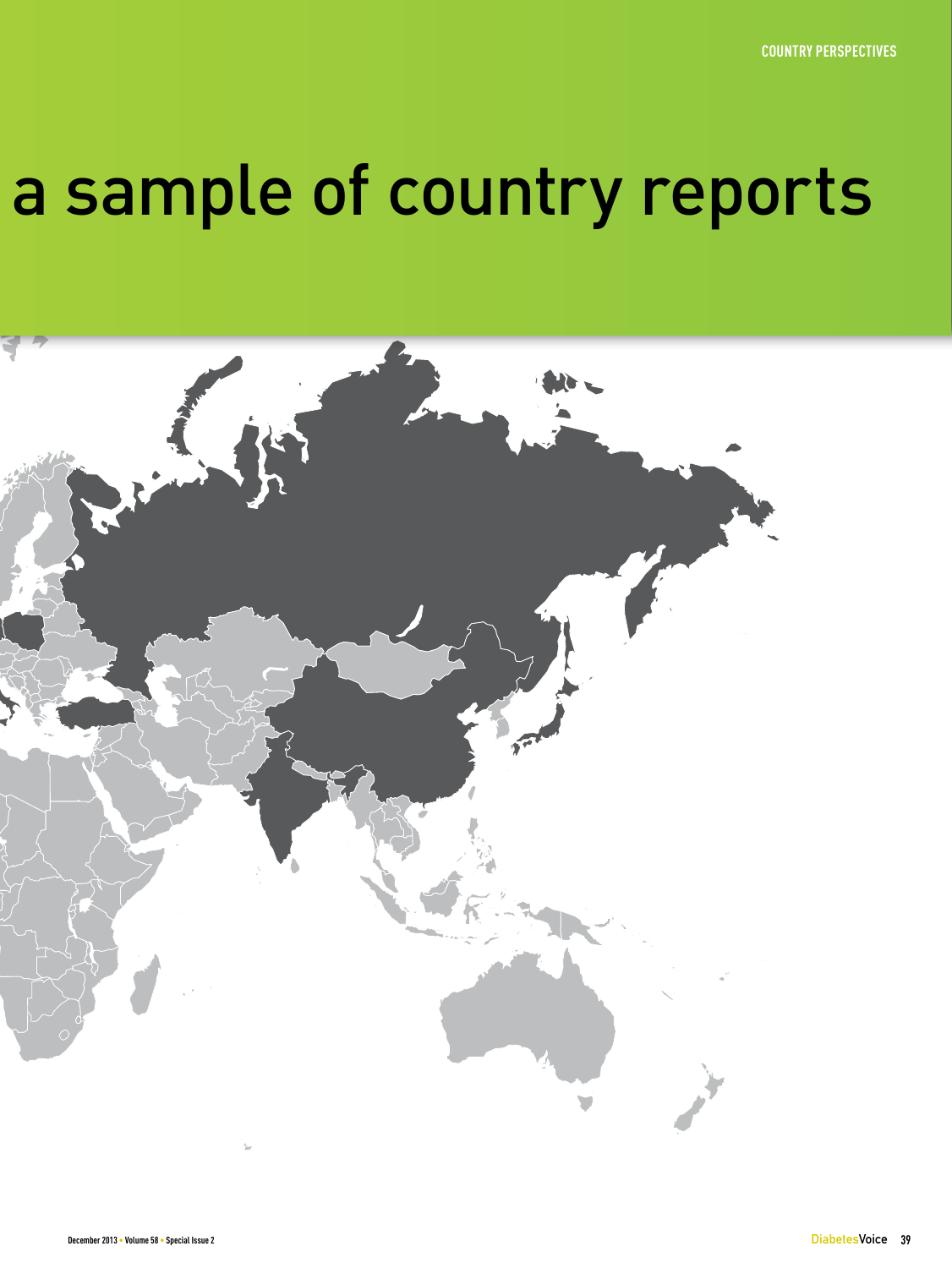### DAWN2: results from Algeria **Reducing the burden of care with multi-sector collaboration**

*Rachid Malek*

**Diabetes in Algeria represents a new challenge and a severe burden on people with diabetes and their families.** 

The DAWN2 study investigated psychosocial aspects of living with diabetes, revealing a very high level of distress related to the condition shared by people living with diabetes and their families. For the majority of participants surveyed in DAWN2, diabetes is a burden. For two thirds of people living with diabetes and their families, the primary focus of diabetes is considered glycaemic control, which often minimizes psychological aspects connected to the burden of living with the condition.

Diabetes social discrimination is found in every fourth case of diabetes in Algeria, as confirmed by relatives of people living with diabetes, placing Algeria among the worst for discrimination in the 17 countries included in DAWN2. In terms of healthcare perception, doctors appear to be more concerned about psychosocial aspects than paramedics, who are often called upon to help people with diabetes in emergency situations. Two-thirds of the people with diabetes in Algeria say they have family support and generally understand the management of diabetes.<sup>1,2</sup>

Only 47% of people with diabetes in Algeria reported having participated in a programme of therapeutic education or diabetes self-management education. More than three-quarters of the interviewed professionals are aware of the issues related to low-level participation of diabetes self-management education, and risks associated with hypoglycaemia are the main concern for healthcare professionals.3

Within the framework of a national programme, a multidisciplinary approach to diabetes care has been developed by the Algerian Ministry of Health. Collaboration between the healthcare sector and the government includes initiatives to improve diabetes education for healthcare professionals and to help integrate the national diabetes associations' commitment to combat discrimination. Algerian society in general and people with diabetes in particular must get rid of the taboos and myths related to diabetes, which create barriers to effective diabetes self-management.

Coordinated by the health authorities and in collaboration with the healthcare professionals, patient associations and the pharmaceutical industry, several actions aimed at multidisciplinary care and education for people with diabetes have been taken including diabetes foot care, holidays

for children with diabetes, and managing challenges associated with Ramadan. Training provided by the French-speaking diabetology society to Algerian paramedics is a pioneering initiative for the country. Through the media, more active communication with the public about diabetes is critical for awareness and progress.

### **Key challenges in Algeria**

### **The DAWN2 findings in Algeria pointed out:**

- The urgent need for a more structured and systematic approach to patient education in Algeria.
- The importance of a multidisciplinary approach to diabetes management that fully takes into account psychosocial needs of people living with diabetes and their families, and that fully integrates paramedics and psychologists into the healthcare team.

#### **Objectives for activities:**

■ To establish training and official certification for diabetes educators in Algeria and agree on national guidelines and methodology for patient education in Algeria. ■ To agree on national guidelines for improved multidisciplinary management of diabetes.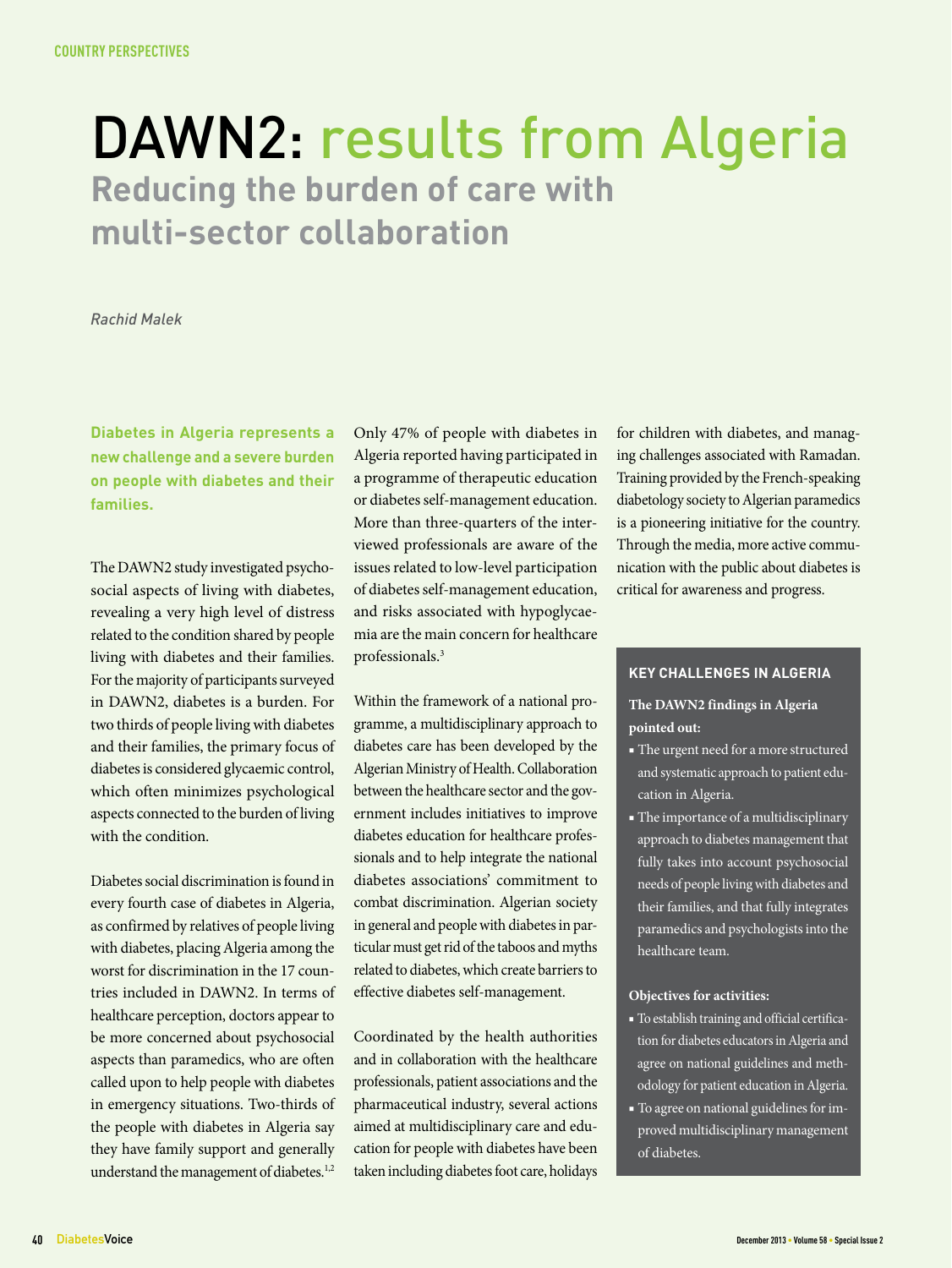### DAWN2: results from Canada **Study findings will play a pivotal role for diabetes care in Canada**

### *Michael Vallis*

**Canada achieves several important aspects of effective diabetes management, but falls short when addressing psychosocial needs.**

The international benchmarking data from DAWN2 suggest that diabetes healthcare in Canada excels in several aspects of management. Compared to data collected in other DAWN2 countries, Canadian participants with diabetes and family members report less diabetes distress and worry over hypoglycaemia. Also, DAWN2 results indicate that these Canadian study respondents are more likely to engage in diabetes education leading to the assumption that Canadian healthcare providers place great emphasis on the need to improve self-management and healthy eating.

Canada did not participate in the first DAWN study. Therefore, DAWN2 performs a dual role for the region. Critically important are the data indicating how common diabetes distress is, relative to likely depression, and how this will influence future diabetes care practice. Canadian *Clinical Practice Guidelines*  have recommended screening for depression since 2002, but recognising how the burden of diabetes is associated with distress adds a new dimension that will challenge current practice. Currently, Canadian healthcare doesn't offer universal access to psychological services and although Canadians can access psychological services through the public health system, access to these services is rarely a part of standard practice for diabetes care programmes. Results of the DAWN2 study may help integrate psychological specialists, administrators and policy-makers to bridge this divide. Importantly, the voice of the individual living with diabetes is not often included in deliberations about such integration and DAWN2 can help reverse this.

### Currently, Canadian healthcare doesn't offer universal access to psychological services.

The DAWN2 study may help healthcare professionals see the need to better address relationships: one example reflecting the burden a family feels when diabetes is present in the home is how family members may try to be supportive but individuals with diabetes tend not to reach out. Additionally, healthcare providers often believe they are addressing psychosocial issues in their work but individuals with diabetes may not feel that this is the case. The DAWN2 results will help progress

initiatives to develop a more functional diabetes community.

The future for the diabetes community in Canada is hopeful in that we have recognized the importance of effective diabetes management. DAWN2 is pivotal in that it will help us correct the past tendency to be silent on the psychosocial aspects of diabetes management.

### **Key challenges in Canada**

**The DAWN2 findings in Canada pointed out:**

- Distress related to diabetes is serious and can be alleviated when supportive measures are put into place.
- Psychological services are rarely part of standard practice for diabetes care programmes.

- Prioritizing integration of diabetes medical care and psychosocial services with the help of policy-makers, administrators and psychologist specialists.
- Listening to the voice of the individual living with diabetes in deliberations about such integration thus correcting the past tendency to be silent on the psychosocial aspects of diabetes management.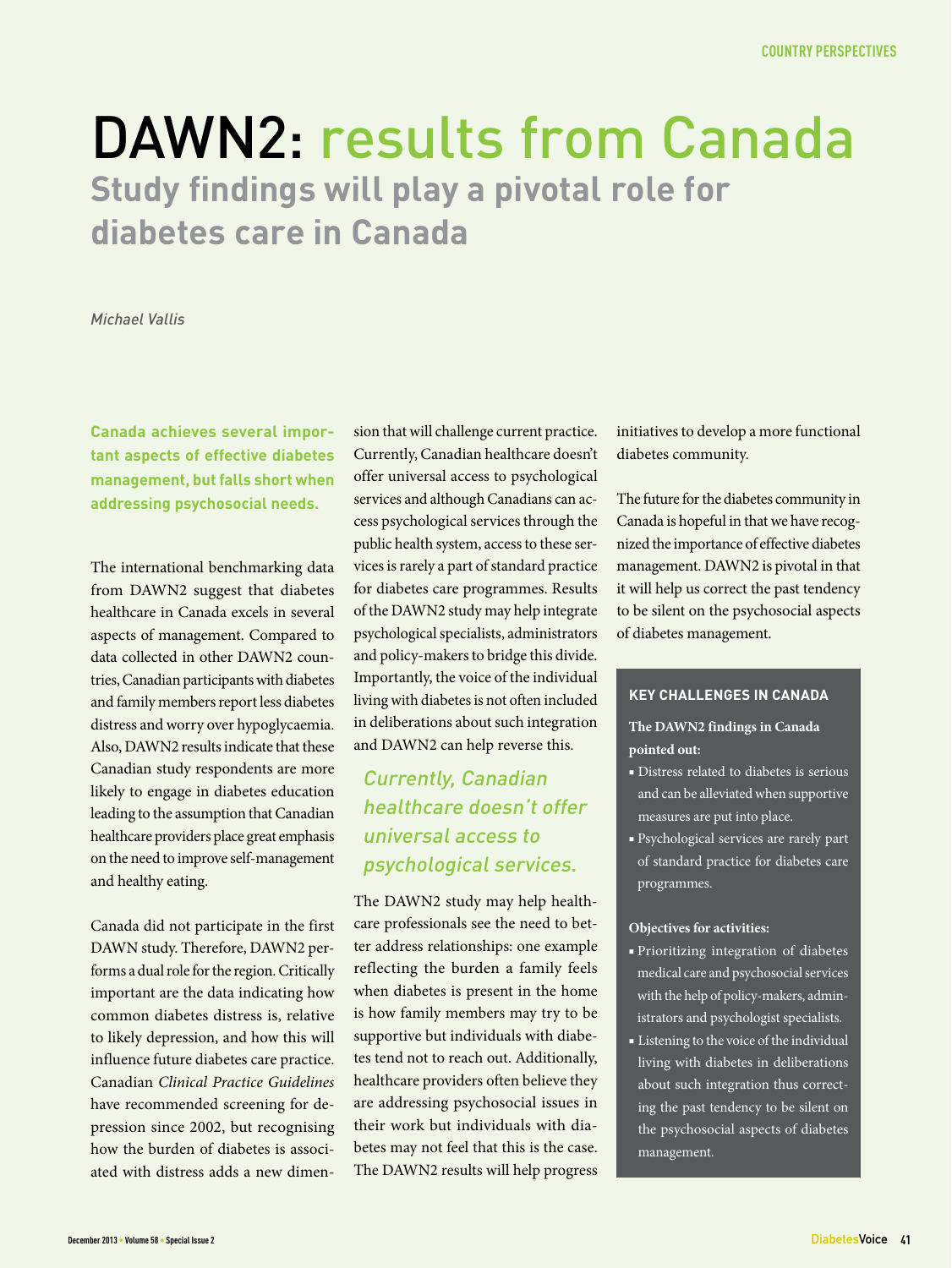### DAWN2: results from China **Changing diabetes in China with education**

*Xiaohui Guo*

**China confronts a strong unmet need for diabetes education by standardising training and care guidelines.**

The number of people with diabetes in China has increased considerably in the past decade reaching 92.3 million adults (8.8% of the population) in 2012.4 Recent projections suggest that up to 113.9 million Chinese adults now live with diabetes (11.6%) and 493.4 million with prediabetes.<sup>5</sup> The DAWN2 study revealed that, for those respondents from China, 48% of people with diabetes and 74% of family members never attended any diabetes education programme, highlighting a strong unmet need for diabetes education. Only 53% of healthcare professional respondents in China agreed that all of their diabetes patients were offered structured diabetes education, indicating a shortage of available educational resources.

The Study Group of Diabetes Education and Management, supported by the Chinese Diabetes Society (CDS), was established in 2007 to confront the intensive need in China. More than 400 professional diabetes educators have been certified by CDS in the past 6 years, compared to the previous record of 50

trained diabetes educators in 2007. Nevertheless, this number still could not satisfy the huge demand for education in China. In the past six years, the Study Group has been dedicated to:

- Standardizing diabetes education content by establishing several guidelines: for example, *Guidelines for Diabetes Care and Education in China*, *Guidelines for Insulin Education and Management*, and *Exercise Guidelines for Management of Diabetes*. 6,7,8
- Prompt dual-certification for qualified diabetes education, thereby certificating the diabetes educator and, thereafter, hospital education programmes provided by the Certified Diabetes Educator.

DAWN2 study in China revealed that 48% of people with diabetes and 74% of family members never attended any diabetes education programme.

The work of the Study Group is currently focusing on the standardization of diabetes education materials and novel education formats for social media in order to achieve better support and more effective education for people with diabetes and their family members. In

addition, a randomized controlled trial, led by the Study Group, is underway to provide solid evidence and possible directions for future improvements. In conclusion, the Study Group of Diabetes Education and Management is performing a series of initiatives, and leading diabetes education into a new era in China to meet the massive requirements and provide better support for people with diabetes.

### **Key challenges in china**

### **The DAWN2 findings in China pointed out:**

- Nearly half of people living with diabetes and three-quarters of family members have not attended diabetes educational programmes.
- There is an inadequate number of trained diabetes educators to satisfy demand and a shortage of educational resources for patients and healthcare professionals.

- Implementation of standardized diabetes education guidelines.
- Enhancement of certified diabetes education and hospital education programmes.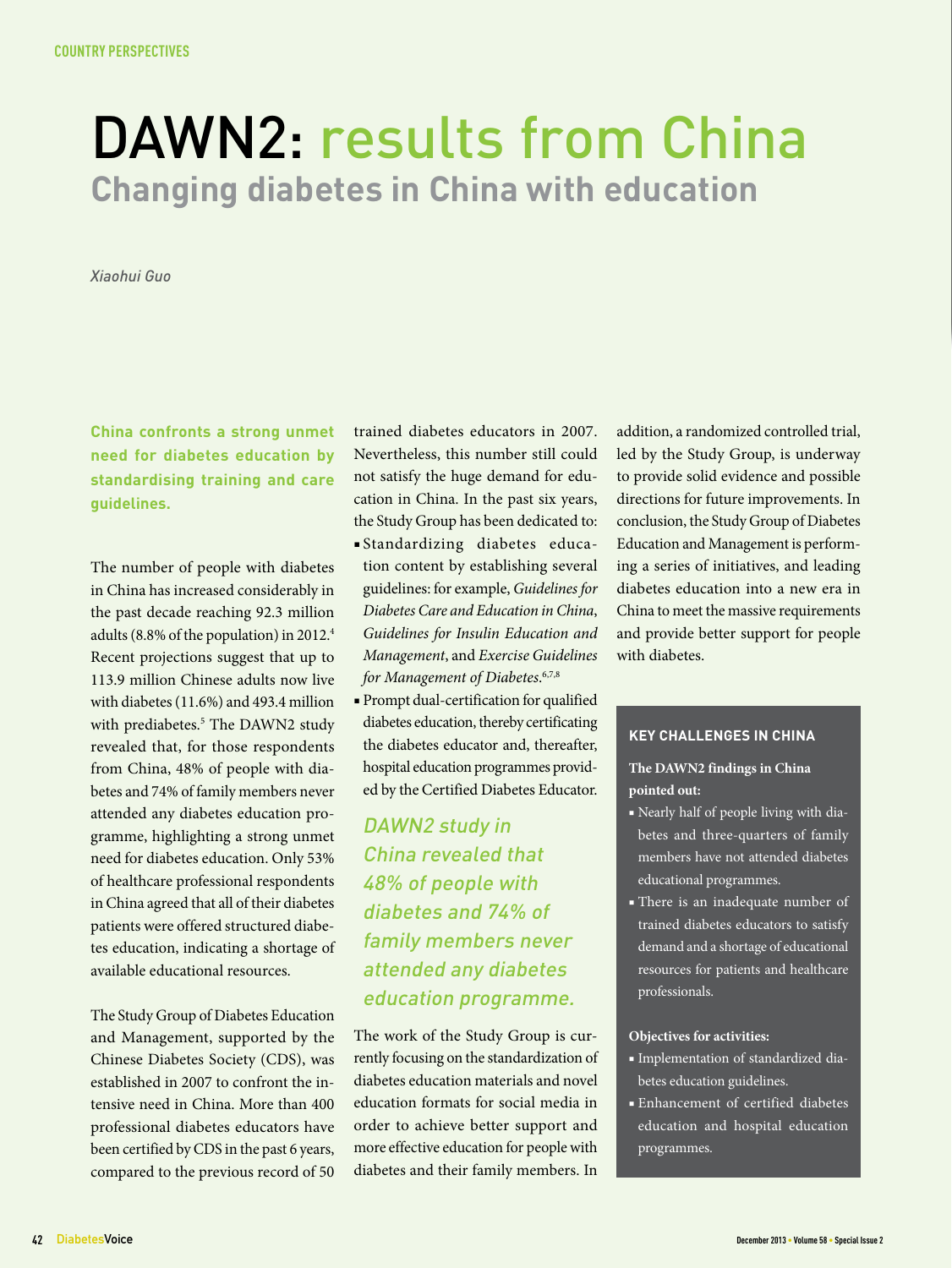### DAWN2: results from Denmark **The psychological impact of living with diabetes**

*Allan Jones*

**In Denmark, half of people with diabetes reported a daily strain on their mental and physical energy. People with diabetes who depend on insulin therapy for treatment reported a lower quality of life than people with diabetes who are not insulin users.**

Results from the DAWN2 study in Denmark highlight some challenges in the care and management of people with diabetes and their families. People with diabetes who depend on insulin therapy for treatment reported a lower quality of life than people who are not insulin users. Half of all people in Denmark with diabetes reported that living with diabetes was a daily strain on their mental and physical energy while just under half of all people with diabetes (49%) reported that their diabetes impaired their physical health. While the burden of living with diabetes has challenging aspects for all people with diabetes, DAWN2 study results suggest that the psychological impact of living with type 1 diabetes may be greater. People with type 1 diabetes reported lower levels of well-being than people with type 2 diabetes (type 2 diabetes, non-insulin users); were more depressed than people with type 2 diabetes (type 2 diabetes, diet only); reported a larger

impact on life from living with type 1 diabetes; and were more worried about the risk of hypoglycaemic events compared to people with type 2 diabetes.<sup>1</sup>

Problems with interpersonal relationships that affect social support can be a source of distress for people with diabetes and can impair the ability to manage diabetes effectively.<sup>9,10</sup> Up to a quarter of family members who participated in DAWN2 reported that living with diabetes has a negative impact on their relationship with the person with diabetes. However, 60% of family member participants reported no impact of living with diabetes, with the remaining participants reporting a positive impact of living with diabetes.2

Since the first DAWN study, increased attention on diabetes care has contributed to advances in healthcare provision. There is still, however, a need for systematic and frequent monitoring of psychosocial barriers to achieve effective diabetes management at the primary care level, as well as client-centred psychosocial care provision that will incorporate support networks, outreach and e-health programmes to improve reach and accessibility. Denmark has already implemented plans and actions at the local level that attempt to address the issues raised above. The hope for the diabetes

community is that the knowledge gained from DAWN2, will help to inform shared models of best practice on a national and international level with the purpose of removing psychosocial barriers in the management of diabetes.

#### **Key challenges in Denmark**

### **The DAWN2 findings in Denmark pointed out:**

- People who require insulin therapy report lower levels of psychological wellbeing and quality of life than people with diabetes who do not use insulin.
- People with type 1 diabetes report more psychological distress than people with type 2 diabetes.
- More than half of the family members of people with diabetes report no impact of the condition on their lives.

- To better monitor psychosocial barriers to improve effective diabetes management in primary care.
- To improve provision of psychological support in managing diabetes, with increased emphasis on people with type 1 diabetes.
- To develop support networks and e-health opportunities that increase the reach and accessibility of healthcare provision.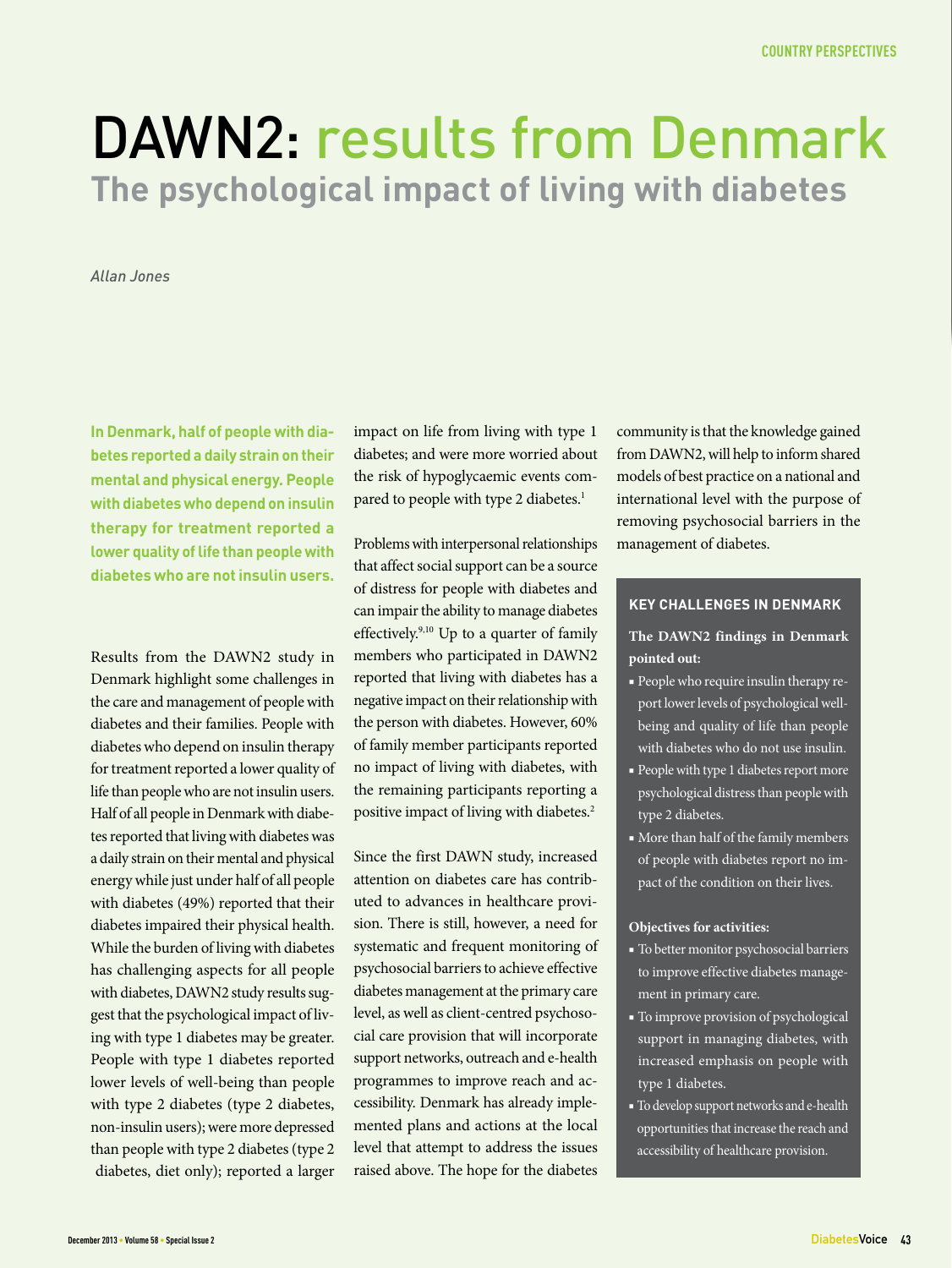### DAWN2: results from India **Person-centred partnerships and empowerment are key for progress**

*Sanjay Kalra*

**India's healthcare practices related to fundamental diabetes care lag behind other DAWN2 countries.**

The DAWN2 study sheds some light on India's progress in its quest to be known as the diabetes care capital of the world. The respondents from India report high scores of person-centred care, and also strong support from family, community and healthcare teams. This is consonant with the country's deep-rooted sociocultural ethos. Yet, much more needs to be done.

Healthy self-management needs to be reinforced in India, which, in this study, ranked poorly in self-monitoring, adherence, and foot care. Healthcare practices related to measurement of longterm blood glucose control and foot examination lag behind other DAWN2 countries. Indian respondents reported low participation in educational programmes, and even lower numbers who find participation useful. Also reported are the negative impact of diabetes and experiences of societal discrimination relatively more often than in other DAWN2 countries. According to the results of the study, areas that require addressing include primary preven-

tion, earlier diagnosis and treatment of diabetes, and concerns about the risk of hypoglycaemia. Also reported are the need for more diabetes educators and nurses, access to psychologists and psychiatrists, and better communication within the healthcare team.

According to the results of the study, areas that require addressing include primary prevention, earlier diagnosis and treatment of diabetes, and concerns about the risk of hypoglycaemia.

The enthusiasm of healthcare professionals towards training, however, is reason enough to smile. In order to achieve meaningful improvement, this is what is needed most: a communicative team of professionals, working in personcentred partnership with people who are empowered to manage life with diabetes in their community, constantly trying to improve the quality of their work.

Recently, India has seen successful models of multi-stakeholder involvement (see Box). Direction is provided by

national guidelines,<sup>11</sup> and programmes on Non-communicable Disease control. The Changing Diabetes® Barometer,<sup>12</sup> an example of public-private partnership, and the National Diabetes Educator Programme,<sup>13</sup> help build capacity, and are supplemented by local initiatives such as the lay diabetes educator project in Gwalior.<sup>14</sup>

The DAWN2 results should stimulate introspection, as well as action, across India, and help improve the quality of diabetes care.

### **The 'Seven Sister Stakeholders' in Diabetes Care**

- Persons with diabetes
- People who matter (family, friends, colleagues)
- Public (community)
- Physicians and paramedical professionals
- Priests and preachers (religious leaders)
- Policy-makers and planners (government, private health systems)
- Payers (insurance, reimbursers)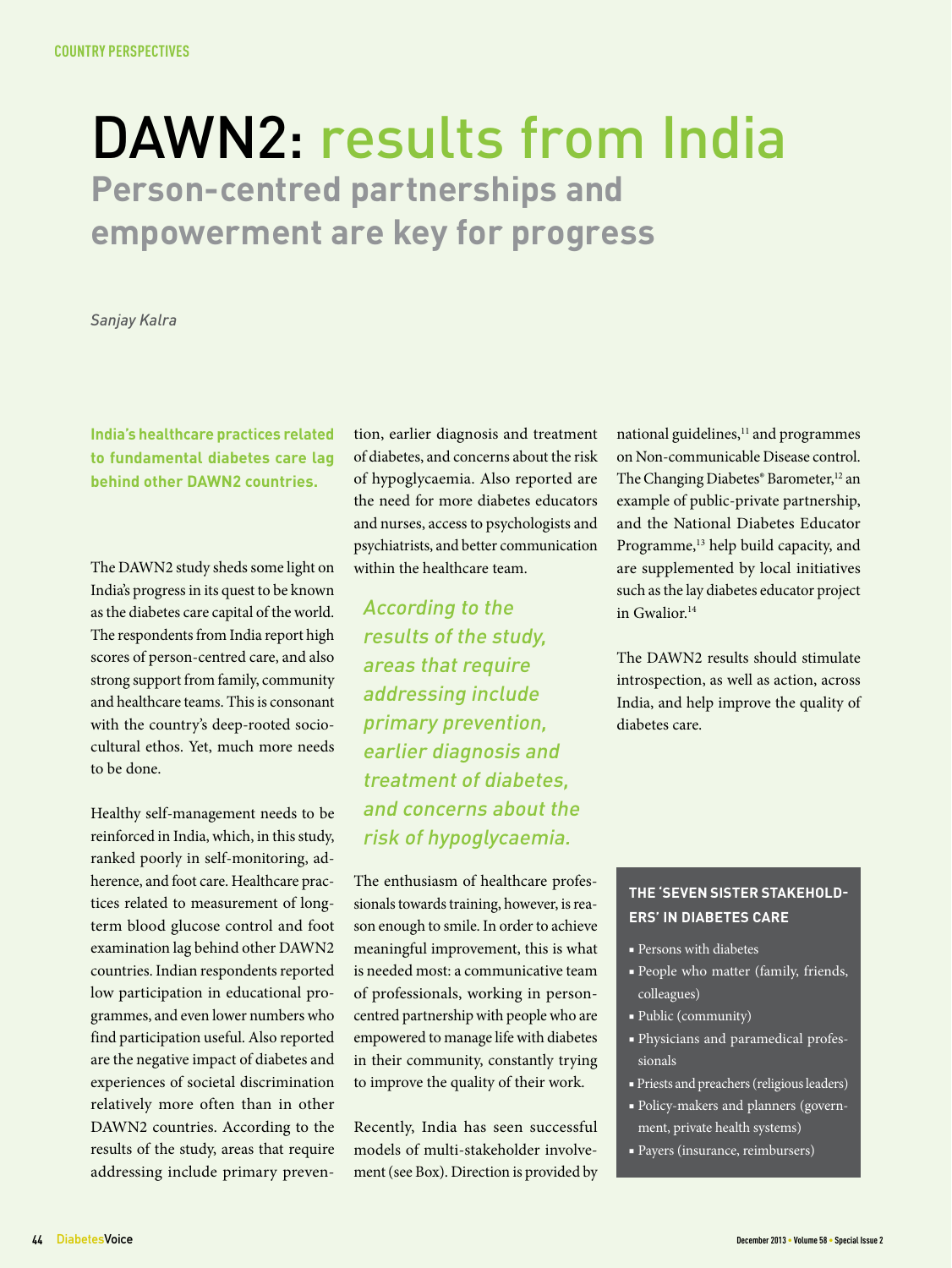### DAWN2: results from Italy **Psychosocial care needs to be a priority**

*Marco Comaschi*

**Low degree of care integration in Italy provides basis for severe or moderate distress in connection with diabetes.**

In 1987, the Italian Parliament released a law about diabetes  $(L. 115/87)^{15}$  that ruled in favour of the rights in relation to treatment, care and social needs in work and at school for people with diabetes. The Italian National Health Service, or Servizio Sanitario Nazionale, is organized in a federal way, and the institutions of the 21 Italian regions are uniquely responsible for delivering care. As a result, large heterogeneity is present in the different regions, although minimal levels of medical assistance are guaranteed in every region. The Diabetes Outpatient Clinics network, comprised of more than 600 clinics country-wide with dedicated teams for people with diabetes, cares for approximately 50% of all people living with diabetes – equal to more than 3 million citizens or 5% of the Italian population. The other 50% is cared for by general practitioners in a scarcely integrated way.

With the endorsement of the Italian Ministry of Health, Italy performed its

first DAWN study in 2005-2006. For DAWN2, Italy participated contemporaneously with 16 other countries and the results for Italy, in comparison particularly with the other DAWN2 European countries, show a greater trend to depression for people with diabetes and family members, associated with low participation in diabetes educational activities and low post-graduate training of Health Care Operators (HCOs) in communication and psychological interventions. About 40% of people with diabetes in Italy make reference to 'poor' or 'not good' for well-being caused by emotional problems, and more than one-fifth are prone to depression with more than half also identifying severe or moderate distress in connection with their diabetes. HCOs give different answers about many items of the survey, showing a low degree of integration.

The DAWN project in Italy is contributing to the Italian National Health Service's progress to achieve better health and quality of life outcomes in diabetes, made possible through an on-going dialogue and collaboration with institutions and key stakeholders. Recent progress has led to many activities and to the preparation of key documents and reports: the Ministry of Health released in February 2013

a new National Plan for Diabetes,<sup>16</sup> inspired by the Chronic Care Model, and essentially based on integrated care between primary and secondary care and on the involvement of the associations of people with diabetes as the principal stakeholder.

### **Key challenges in Italy**

### **The DAWN2 findings in Italy pointed out:**

- The great need for information and education of people with diabetes, and of their families, is not met by the health system.
- Poor communication among healthcare professionals exists in different settings.<sup>17</sup>

- Promotion of the nation-wide adoption of a patient-centric care model.
- Crucial to the implementation of the project is the involvement of institutions and key stakeholders, through an on-going dialogue and collaboration.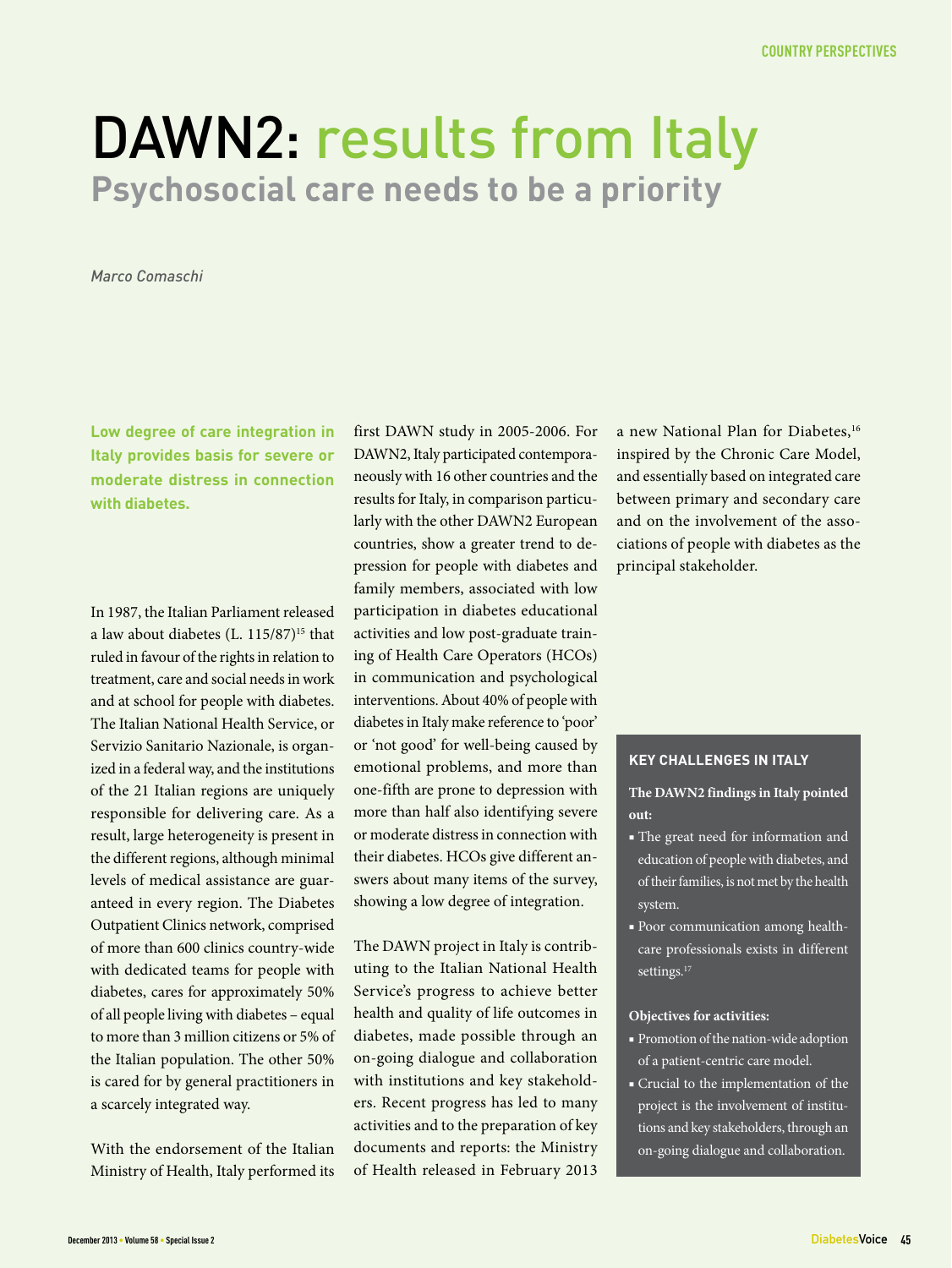### DAWN2: results from Mexico **Poor access to education**

*Miguel Escalante Pulido and Ivone Ataí Coronado Cordero*

**Many barriers exist in Mexico that negatively impact effective management of diabetes, and poor access to diabetes education is a principal cause.**

Mexico ranks sixth in the world in terms of the number of people with diabetes. Approximately 11 million people in Mexico are estimated to have diabetes, and the prevalence has more than doubled from 6.7% in 1993 to 15.6% in 2012.4 According to the results of the DAWN2 study, only 20% of people with diabetes in Mexico have access to proper diabetes information and education.1

Diabetes is one of the leading causes of death in Mexico with approximately 80,000 lives lost per year.<sup>18</sup> The DAWN2 study suggests that many barriers exist in Mexico that negatively impact on the effective management of diabetes, including poor access to diabetes education. People with diabetes and their families require access to information because it empowers them to make healthy lifestyle choices and engage in appropriate levels of physical activity, proper nutrition and avoidance of alcohol and smoking. Mexico's national policies do not support the special needs of people living with diabetes, and DAWN2 interview data suggests that less than 20% of people with diabetes receive information and

education to fit their needs.<sup>1</sup> The DAWN2 results also indicate that, in order to improve the state of diabetes care in Mexico, it will be necessary to develop a National Diabetes Education Programme to provide training for diabetes educators, doctors, nurses and psychologists.

The results of the DAWN2 study in Mexico help emphasize the need to improve current diabetes care and address existing problems such as the limitations of current resources, unacceptable management of hyperglycaemia and inadequate training of healthcare team members. Achieving these goals will require collaborative efforts by policy-makers, international organizations, healthcare providers, those setting medical school curricula, people who live with diabetes and society as a whole. Furthermore, access to diabetes specialist care is limited in Mexico, and often provided many years after diagnosis and after complications have arisen. It may be necessary for the Mexican authorities to re-evaluate the primary healthcare infrastructure, utilize a comprehensive multidisciplinary team approach and establish policies to ensure the efficient use of every diabetes treatment resource.

In order to support healthcare professionals involved in the integrated management of diabetes, some Mexican clinics with the highest and most poorly controlled diabetes population have initiated a pilot multidisciplinary education programme provided to every professional in charge of the care of people with diabetes and their family members, with implementation of seven self-care behaviours and principles of psychosocial management.19 After six months of participation in the programme, people with diabetes and their families experienced an increase in general knowledge of diabetes and treatment practices with fewer myths and fears about insulin therapy and improved dietary habits. Implementation of this strategy will optimize future use of human and economic resources, improving the quality of life of people with diabetes in Mexico.

### **Key challenges in mexico**

### **The DAWN2 findings in Mexico pointed out:**

- Access to diabetes education is very poor.
- Less than 20% of people with diabetes receive adequate information and education.

#### **Objectives for activities:**

■ Re-evaluation of primary healthcare structure to establish multidisciplinary approach to diabetes care.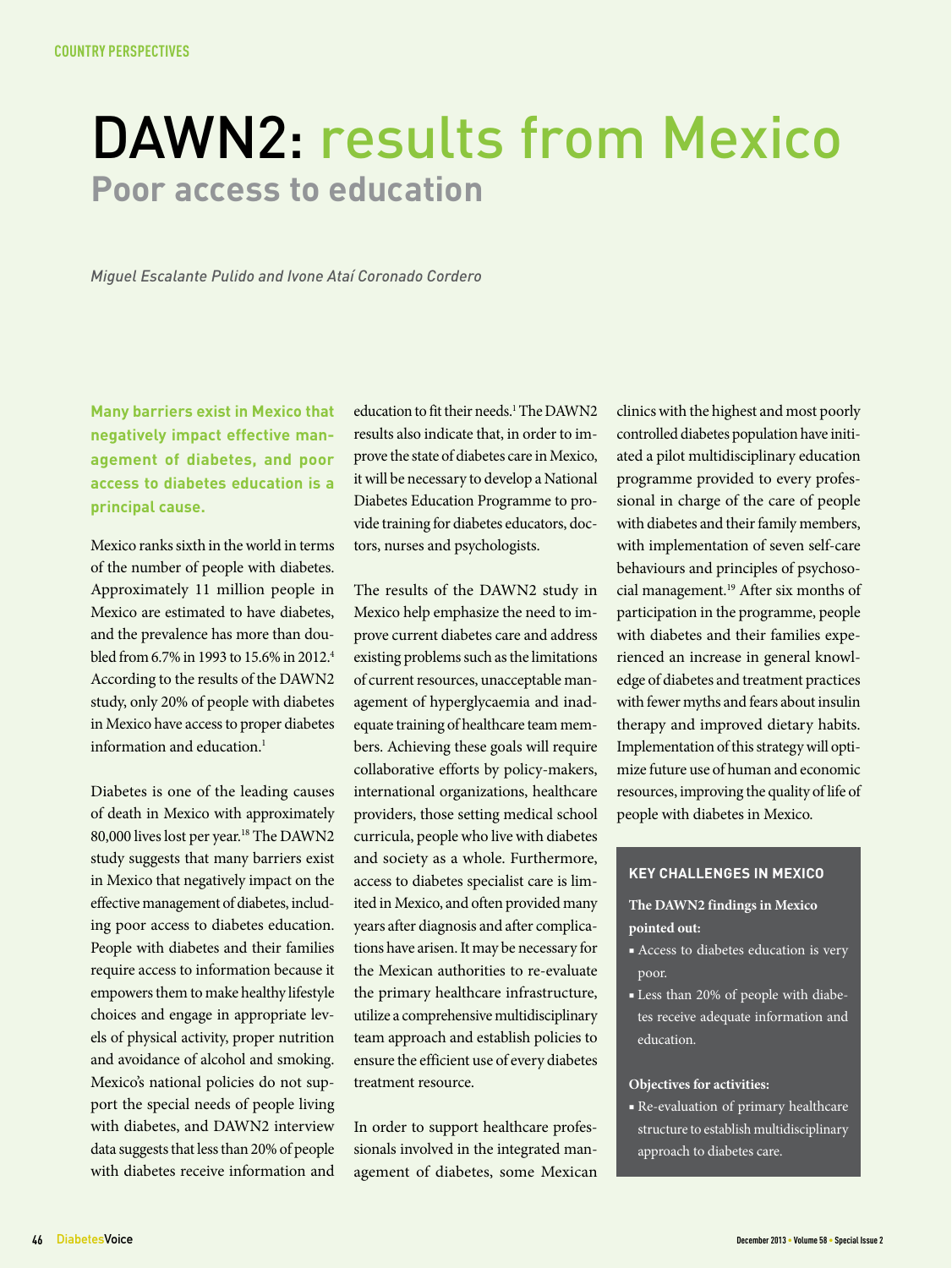### DAWN2: results from Russia **Shortage of training for diabetes education leads to increased fears**

### *Marina Shipulina*

**Only a minority of people with diabetes attend diabetes education in Russia and a fear of insulin therapy increases the risk of complications for people with type 2 diabetes.**

One of the most serious issues identified by the DAWN2 study results from Russia is the low level of participation by people with diabetes and their families in 'diabetes school' or education programmes for diabetes self-management. Only 37% of people with diabetes in the study reported participation in educational training. Overall this figure varied between 23% for Indian and 83% for Canadan respondents. Among family members of people with diabetes only 12% reported attending diabetes training. Overall, this varied between 12% in the Russian Federation and 40% in Denmark.<sup>1</sup> Low attendance in Russia is primarily connected to a shortage of such 'schools'. Consider Dr. Elliott Joslin who set up the first 'diabetes school' in the 1920's and implemented the idea that people with diabetes require strict discipline and active participation in self-management. Joslin believed 'a shortage of training is as dangerous as a shortage of insulin'.

Another significant problem connected to diabetes education in Russia is doctor and patient fears related to intensive diabetes treatment especially when the time has come to begin insulin therapy for people with type 2 diabetes. The fear associated with insulin therapy greatly increases risk and development of serious diabetes complications. In Russia, diabetes organisations conduct active diabetes informational programmes, often led by people who have successfully mastered insulin therapy.

Results of the DAWN2 study will help reinforce priorities for best diabetes care practice and invigorate initiatives to establish greater resources across Russia. Key stakeholders for resolving the lack of resources or participation in Russia are, above all, leaders of federal and regional healthcare bodies. To confront this issue, Russian diabetes organisations publicly advocate the need for better diabetes support and education on behalf of people with diabetes and their families. In addition, virtually all diabetes organisations in Russia have long since been systematically working as public 'diabetes schools' for people with diabetes and their family members.

One of the latest examples of successful collaboration between the diabetes community and top-level officials for improving diabetes began in 2012. Public hearings were held on diabetes topics in

42 of Russia's regional Parliaments where they discussed a National Resolution including specific recommendations for stepping up the fight against diabetes. At the culmination of this large scale initiative, the Public Chamber of the Russian Federation held hearings on recommendations for diabetes education among other issues with the participation of government officials, the science and medical communities, the pharmaceutical industry, the media and public organizations and submitted generalized national recommendations to the Prime Minister of the Russian Federation, Mr Medvedev.

### **Key challenges in russia**

### **The DAWN2 findings in Russia pointed out:3**

- Almost half of healthcare professionals have attended post-graduate training in the medical management of diabetes.
- Only 11% of healthcare professionals have attended training in the psychological management of diabetes.
- 37% of people with diabetes have received education and diabetes selfmanagement support.
- Only 12% of family members of people with diabetes have had any education or training.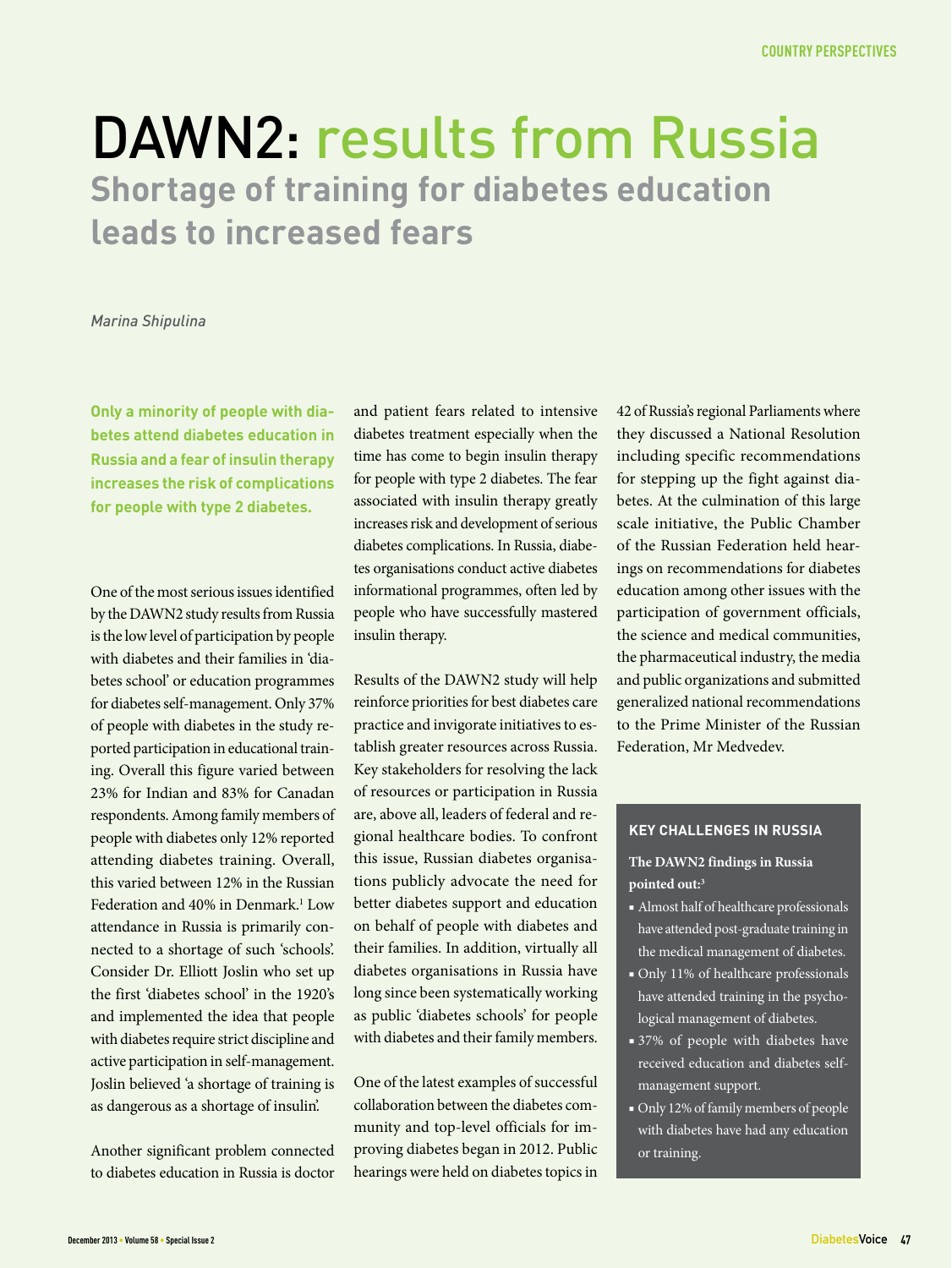### DAWN2: results from Spain **Improving diabetes care training for healthcare professionals**

*Edelmiro Menéndez Torre*

**Inadequate diabetes education prevents effective training and support for diabetes self-management in Spain.**

The DAWN2 study revealed several key issues for people with diabetes in Spain. A large number of people with diabetes recognize that managing the condition has a negative impact on their physical and emotional health. Healthcare professionals reported insufficient diabetes training to help patients live a better quality of life.

People with diabetes often acknowledge how living with the condition negatively impacts their life and well-being, especially limiting their leisure activities and to a lesser extent their work, studies or personal relationships. They understand the importance of prioritising good glycaemic control, but there is often a conflict because the greatest concern for many people living with diabetes and their families is the risk of hypoglycaemia, especially during the night.<sup>1,2</sup>

Active self-management is essential for people with diabetes to achieve glycaemic control, associated with a better quality of life. Results of DAWN2 for

Spain indicate that a significant proportion of healthcare professionals believe there is an inadequate number of qualified diabetes educators or specialized diabetes nurses to carry out effective training and support for diabetes selfmanagement.3 Although perceived as very useful, diabetes educational interventions are not available for a significant percentage of people with diabetes; less than one third of people with diabetes in Spain had the opportunity to visit a diabetes educator in 2012.<sup>1</sup> DAWN2 also identified a need to improve communication between diabetes healthcare professionals and their patients.<sup>3</sup>

Although perceived as very useful, diabetes educational interventions are not available for a significant percentage of people with diabetes.

DAWN2 study results have helped identify fundamental measures needed to achieve better access to diabetes education in Spain. A wide range of stakeholders from local health authorities to the Ministry of Health are needed to establish training programmes for healthcare professionals who care for people with diabetes. It will also be imperative to

have specific plans to enhance diabetes education in the specialised and primary care settings. While formalised patient education is essential for diabetes selfmanagement, it must also include emotional and psychosocial support, two key aspects of care.

### **Key challenges in Spain**

### **The DAWN2 findings in Spain pointed out:**

- Only one-third of people with diabetes have the opportunity to consult a diabetes educator.
- Healthcare professionals believe enhanced training resources are needed to provide broader diabetes self-management education and better outcomes.

- To establish a process whereby diabetes self-management education is available to more people diagnosed with diabetes.
- To improve communication skills among healthcare professionals.